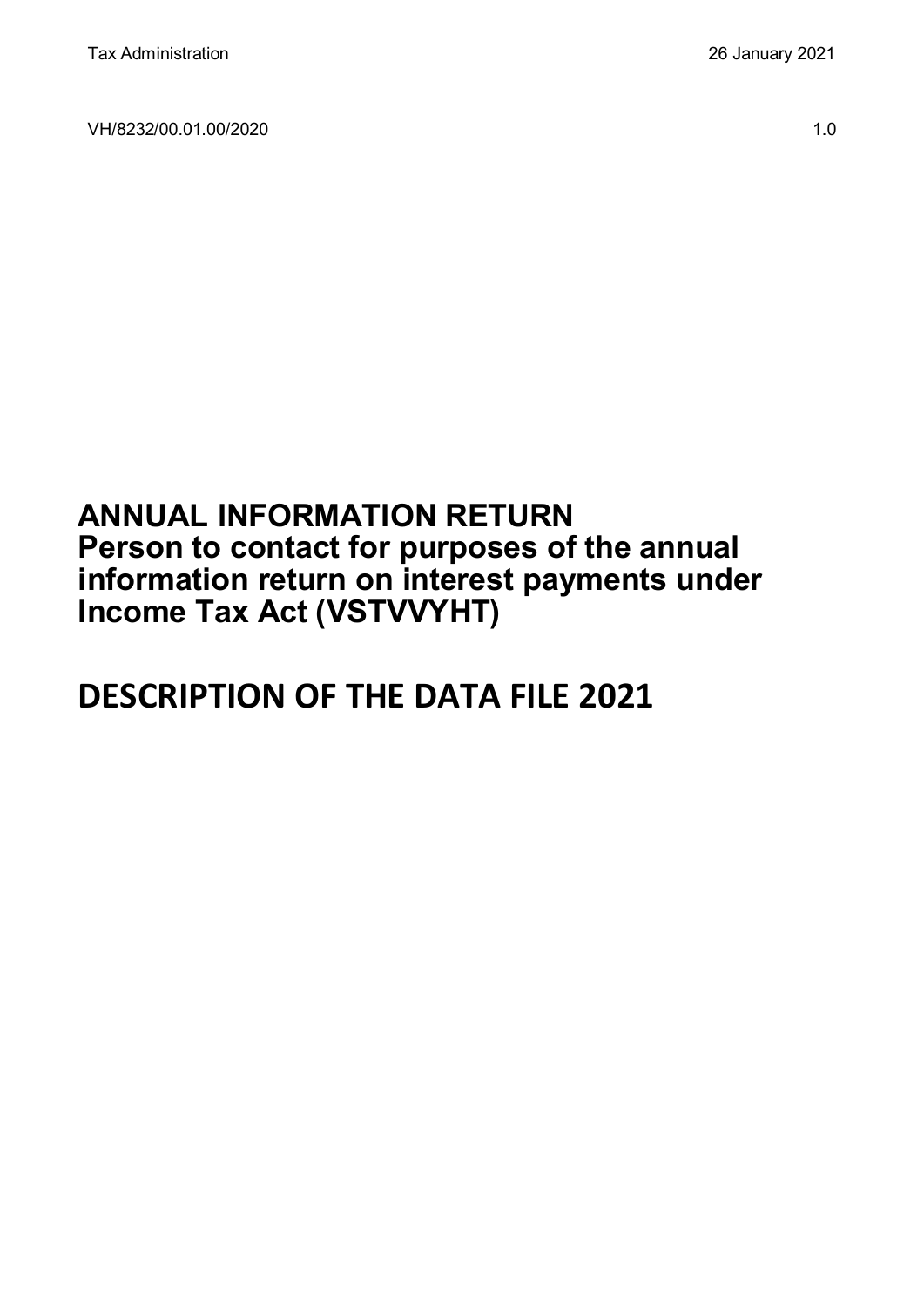# **Table of contents**

| 1              | <b>INTRODUCTION</b>                                               | $\overline{2}$   |
|----------------|-------------------------------------------------------------------|------------------|
| $2^{\circ}$    | <b>DESCRIPTION OF THE INFORMATION FLOW AND SUBMITTAL OF FILES</b> | $\overline{2}$   |
| $\mathbf{3}$   | <b>MAKING CORRECTIONS</b>                                         | 3                |
| 4              | <b>PERIOD OF VALIDITY</b>                                         | 3                |
|                | 5 COMBINED INFORMATION FLOWS                                      | 3                |
|                | 6 CHANGES ON THE PREVIOUS YEAR                                    | 3                |
| 7 <sup>7</sup> | LIST OF THE DATA CONTENT                                          | 3                |
|                | 8 AUTOMATED CHECK PROCESSES                                       | $\boldsymbol{4}$ |
| 9              | <b>MESSAGES</b>                                                   | 4                |
|                | 10 EXAMPLE                                                        | 4                |

#### **Version history**

| <b>Date</b> | <b>Version</b> | <b>Description</b>                              |
|-------------|----------------|-------------------------------------------------|
| 26.1.2021   |                | First release concerning the 2021 taxable year. |

# <span id="page-1-0"></span>**1 INTRODUCTION**

This guidance explains the structure of the required inbound file and the check procedures that follow. For more information, see [General description for](https://www.vero.fi/globalassets/tietoa-verohallinnosta/ohjelmistokehittajille/s%C3%A4hk%C3%B6isen-ilmoittamisen-yleiskuvaus2.pdf)  [electronic filing of information returns \(pdf\)](https://www.vero.fi/globalassets/tietoa-verohallinnosta/ohjelmistokehittajille/s%C3%A4hk%C3%B6isen-ilmoittamisen-yleiskuvaus2.pdf) (*tax.fi > About us > IT developers > Data format specifications > General description for electronic filing of information returns*).

# <span id="page-1-1"></span>**2 DESCRIPTION OF THE INFORMATION FLOW AND SUBMITTAL OF FILES**

To read more about annual information returns, go to [Forms](https://www.vero.fi/en/About-us/contact-us/forms/) (*tax.fi > About us > Contact us > Forms > Annual information).*

To check the method of identification required by this information flow, the required role and the place in the flow where authorisations are checked, go to [Methods of sign-in, roles and rights to represent organisations](https://www.ilmoitin.fi/webtamo/sivut/IlmoituslajiRoolit?kieli=en&tv=VSTVVYHT) *[\(Ilmoitin.fi >](https://www.ilmoitin.fi/webtamo/sivut/IlmoituslajiRoolit?kieli=en)  [Instructions and templates > Methods of sign-in, roles\)](https://www.ilmoitin.fi/webtamo/sivut/IlmoituslajiRoolit?kieli=en).*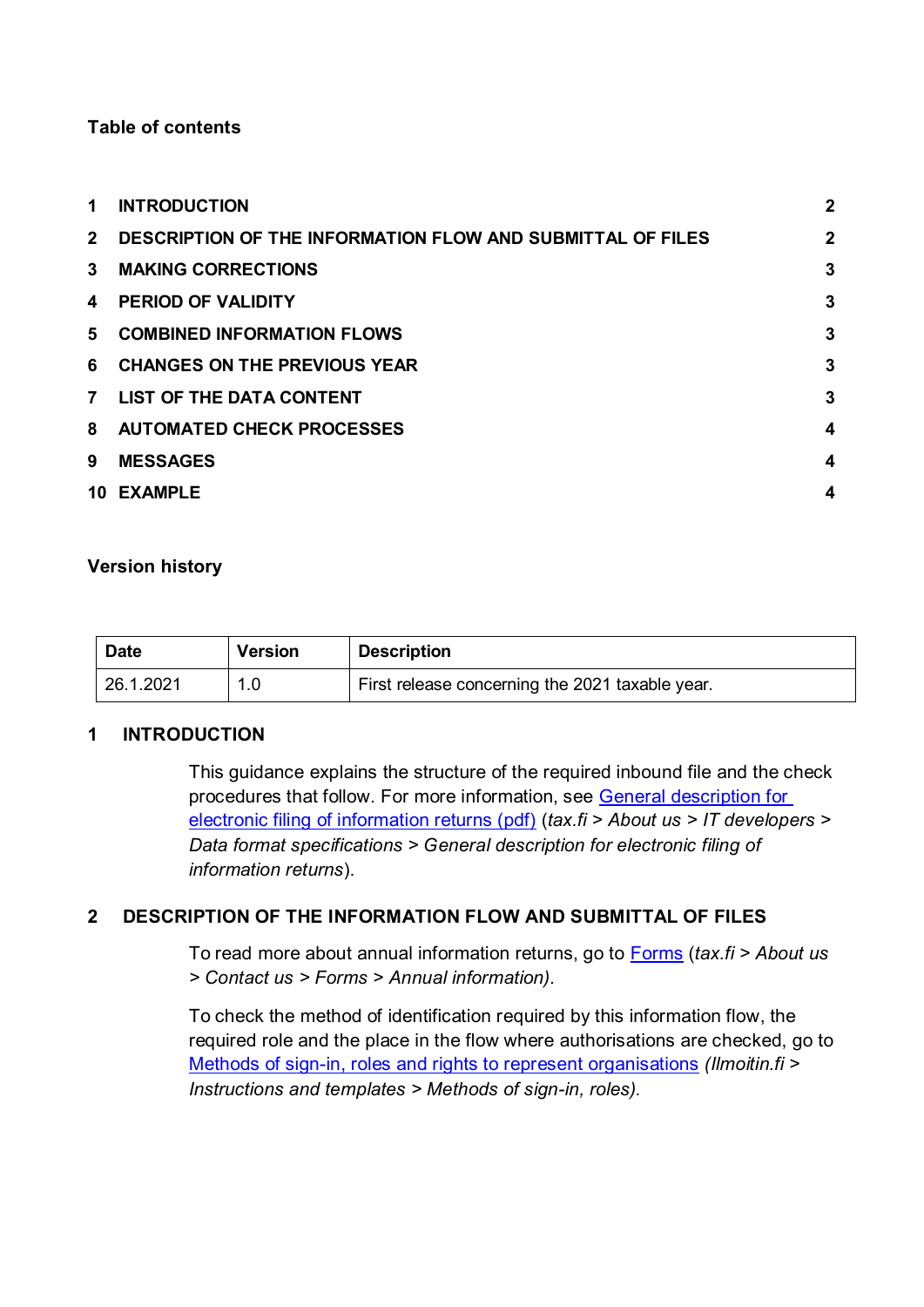# <span id="page-2-0"></span>**3 MAKING CORRECTIONS**

For year-specific instructions for making corrections, go to [Annual information](https://www.vero.fi/en/About-us/it_developer/data-format-specifications/annual_information_returns__instruction/)  [returns](https://www.vero.fi/en/About-us/it_developer/data-format-specifications/annual_information_returns__instruction/) (*tax.fi > About us > IT developers > Data format specifications > Making corrections to electronically filed submittals of information returns*).

#### <span id="page-2-1"></span>**4 PERIOD OF VALIDITY**

The file formatting and checks according to this specification come into force on 26 January 2021 and continue to be in force until a new version of the specification is released.

For information about deadlines for filing, see the year-specific schedule on [IT developers](https://www.vero.fi/tietoa-verohallinnosta/kehittaja/) (*vero.fi > Verohallinto > Ohjelmistokehittäjät > Aikataulu 2021*). The schedule is available in Finnish and Swedish.

#### <span id="page-2-2"></span>**5 COMBINED INFORMATION FLOWS**

You may send us the following flows in the same computer file as you are sending your VSTVVYHT flow:

- VSTVERIE

#### <span id="page-2-3"></span>**6 CHANGES ON THE PREVIOUS YEAR**

| <b>Version</b> | Data Name | Data element    | <b>Description</b> |
|----------------|-----------|-----------------|--------------------|
|                | 15-18/058 | Year of payment | Year changed       |

# <span id="page-2-4"></span>**7 LIST OF THE DATA CONTENT**

| <b>Position Cod P/</b> | e   | V |  | <b>L/T</b> Description                                                                  | Format                          | Permissibl<br>e values |
|------------------------|-----|---|--|-----------------------------------------------------------------------------------------|---------------------------------|------------------------|
| $1 - 8$                | 000 | P |  | File identifier                                                                         | AN <sub>8</sub>                 | <b>VSTVVYHT</b>        |
| 10                     | 082 | V |  | <b>Deletion</b>                                                                         | A <sub>1</sub>                  | D                      |
| $15 - 18$              | 058 | P |  | Year of payment<br>The year of payment is the calendar year<br>when payment took place. | <b>VVVV</b>                     | 2021                   |
| 20-32                  | 010 | P |  | Payor's ID                                                                              | YTUNNUS2  <br>HETU <sub>2</sub> |                        |
| 36-65                  | 041 | V |  | Name of contact person                                                                  | AN30                            |                        |